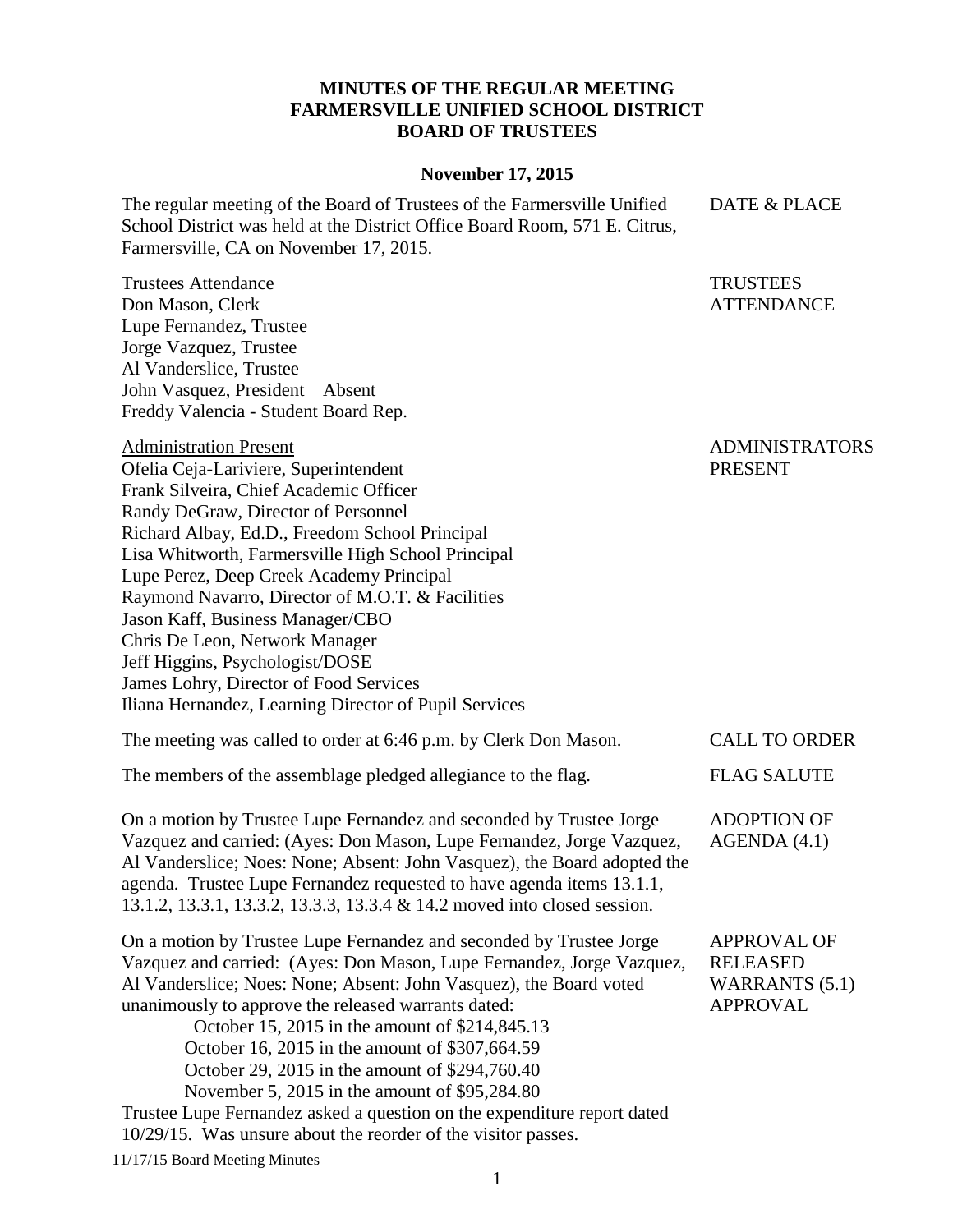Freddy Valencia, Student Board Member, made an oral report to the Board regarding FHS activities.

Lt. Brock introduces new SRO Ashley Hettick will be working with Officer Cruz. He explained that Officer Hettick has worked for COS prior to joining Farmersville P.D. so she has plenty of school experience.

Lt. Brock stated that the Chief has been assessing the traffic conditions and unfortunately the way the city is designed it creates some issues with traffic. They have come up with some solutions but they will not be permanent. They are attempting to enforce the issue by being visible to minimize the issues.

Lt. Brock suggested a solution to help alleviate the traffic would be transitioning to neighborhood schools. This would allow students living near those schools to walk instead of parents driving them causing traffic issues. He states that adding on additional road would only add to the traffic issues we currently have. The neighborhood schools would allow for those students to walk or ride their bikes.

Adding the light on Walnut would be expensive and may also be a temporary fix causing more congestion. Some designs for the future Jr. High & High School may already be in place and changes might be more difficult.

With this new SRO, the plan is to focus on the sites having the most issues such as enforcing speed, illegal parking, stopping where they are not supposed to all focus on efficiency. He mentioned the safety of students is their primary concern and that sometimes it is difficult and may cause more issues with their presence. Congestion will be difficult to enforce without reducing the amount of vehicles.

Trustee Lupe Fernandez asked how difficult would be to get signs out in front of the schools, letting people know they are entering a school zone. Lt. Brock said it would be possible but he'd need to coordinate with the county and might require engineers to get involved. He mentioned they will be working on trying to reduce the issues.  $(6.2)$ 

Lisa Whitworth, High School Principal, presented Signature Program Recognition Certificates to the following: Student Honoree: Jesus Vidaña Staff Honoree: Nichole Contreras Volunteer Honoree: Robert & Erlinda Torres (6.3)

1 VVI/15 Board Meeting Minutesy the board. Trustee Fernandez said she would From a committee of classified, certified and administrative employees. Board of Education Year-End Sponsored Banquet celebrating end-of-year accomplishments. Trustee Lupe Fernandez comments that this event would honor those students, parents & teachers for their accomplishments. They might serve a spaghetti dinner. She volunteered to provide the decorations. Trustee Al Vanderslice proposed Trustee Fernandez be in charge of this

AWARDS/ PRESENTATIONS (6.1, 6.2, 6.3, 6.4)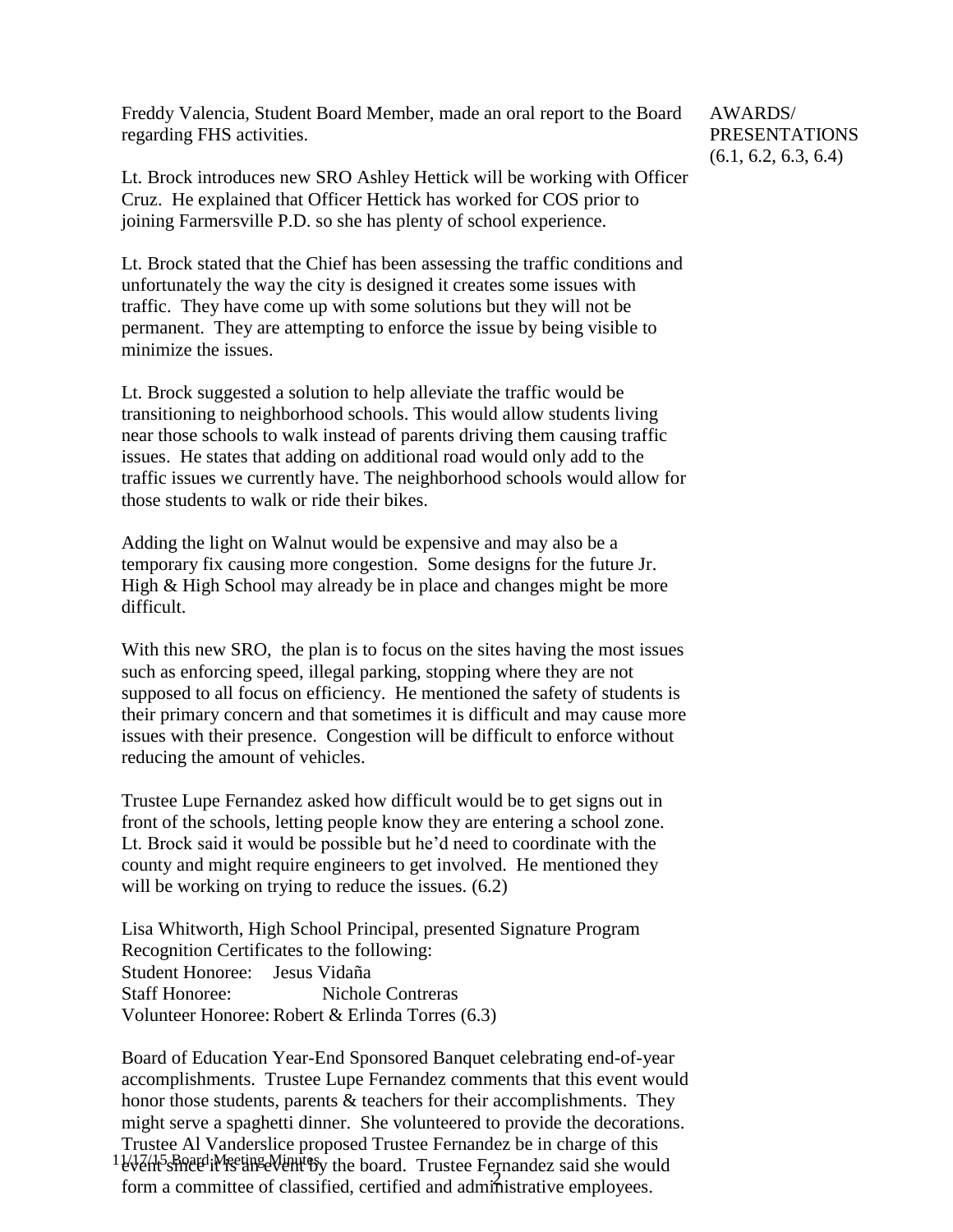Superintendent Lariviere asks for a date of this event. Trustee Lupe Fernandez said she would come up with a date as soon as she has a committee formed. (6.4)

Nicole Contreras, English Language Development Teacher at FHS spoke about her trip with 130 students to Cal Poly, San Luis Obispo. They greatly appreciated the guided campus tour.

On a motion by Trustee Lupe Fernandez and seconded by Trustee Al Vanderslice to deny and carried: (Ayes: Don Mason, Lupe Fernandez, Al Vanderslice; Noes: Jorge Vazquez; Absent: John Vasquez), the Board denied the Educational Consulting Inc. Contract for Saturday School.

Frank Silveira, Chief Academic Officer Lisa Whitworth, High School Principal Rachel Mendez, Hester School Principal Shane Topolinski, Freedom Learning Director

A PowerPoint presentation was made regarding their attendance to the ACSA 2015, Leadership Summit.

On a motion by Trustee Lupe Fernandez and seconded by Trustee Jorge Vazquez and carried: (Ayes: Don Mason, Lupe Fernandez, Jorge Vazquez; Noes: Al Vanderslice; Absent: John Vasquez), the Board approved the CUE Conference in Palm Springs, CA. Trustee Lupe Fernandez had a question as to why we did not attend the CUE Conference in Turlock. Superintendent Lariviere informed her this is the largest conference unlike the Turlock which is a smaller version workshop. Principal Whitworth states that we have the ability to be certified by attending the Palm Springs Conference. Superintendent Lariviere states it is out of Title I funding. Trustee Al Vanderslice made a comment that a lot of the same employees are attending these conferences. He'd like to see more of a variety attending. Principal Whitworth states that these are lead teachers/department head teachers that come back to train other teachers. This is a common practice at most districts. Trustee Fernandez said these conferences have a lot of different apps they could share with us. Principal Whitworth indicated High School and Jr. High Schools are sharing and collaborating with each other for this purpose.

The Board requested Item 13.1 be discussed in closed session: Approval of Certificated Personnel Action Report.

PUBLIC COMMENTS (8.0)

DENIAL OF CONTRACT FOR SATURDAY SCHOOL WITH EDUCATIONAL **CONSULTING** SERVICES INC. (9.1)

POWERPOINT PRESENTATION: ACSA 2015 LEADERSHIP SUMMIT (12.1)

APPROVAL OF CUE CONFERENCE (12.2)

ITEM 13.1 TO BE DISCUSSED IN TO CLOSED SESSION

(13.1)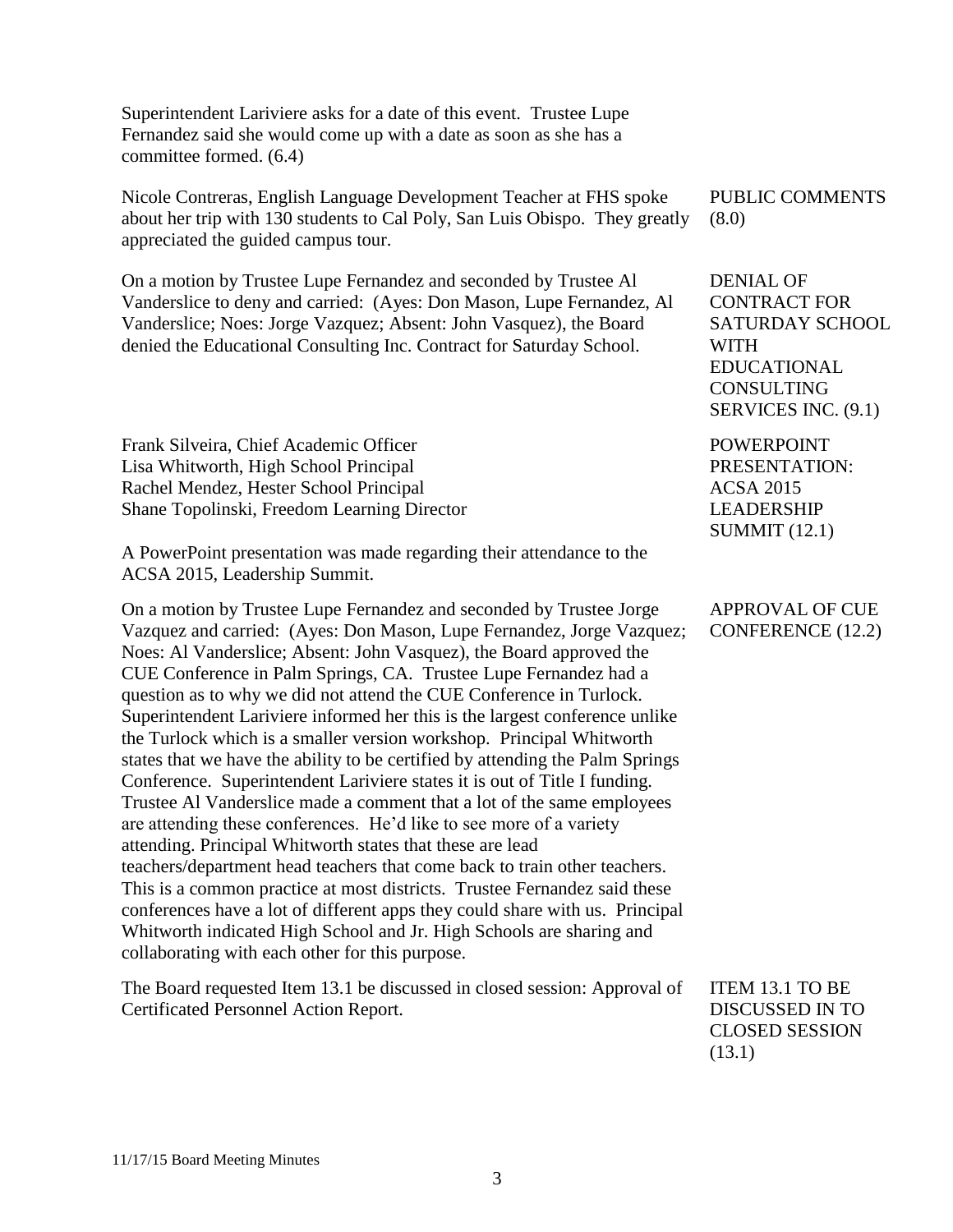The Board requested Item 13.2 be discussed in closed session: Approval of Classified Personnel Action Report.

On a motion by Trustee Lupe Fernandez and seconded by Trustee Al Vanderslice, and carried: (Ayes: Don Mason, Lupe Fernandez, Jorge Vazquez; Noes: None; Absent: John Vasquez), the Board voted unanimously to approve the personnel items as per the Board transmittal form.

On a motion by Trustee Al Vanderslice and seconded by Trustee Lupe Fernandez, and carried: (Ayes: Don Mason, Lupe Fernandez, Jorge Vazquez; Noes: None; Absent: John Vasquez), the Board voted unanimously to approve December 8, 2015 as the Organizational meeting date.

The Board requested Item 14.2 be discussed in closed session: Board Member Reports/Superintendent's Report on School Related Matters.

Consideration was given to items that the Governing Board wished to have placed on the agenda for the next meeting.

Trustee Al Vanderslice requested the following:

- 1. Cross Training of Our Personnel
- 2. Attorney Fees and Reason (July 1, 2015 November 17, 2015)
- 3. FUSD Credit Cards: Who has them, what they are used for and how (July 1, 2015 - November 17, 2015)
- 4. Policy on Teacher's Admonishing Parents or Board Members
- 5. List of persons in charge at each school site when the Principal or
- 6. Copy of Policy on Parents or Board Members visiting our school sites.

Trustee Lupe Fernandez requested the following:

- 1. Establish a Budget Committee (Certified, Classified, Administration  $\&$
- 2. District Hot Line for Fraud in District  $\&$  Suggestion Box. Trustee

3. Cash at School Sites Policy. There should be 2 people handling cash. Trustee Don Mason requested the following:

- 1. Credit Card Information
- 2. Would like to see lawyer fees.
- 3. Would like Jason to prepare a financial report on a regular basis.

On a motion by Trustee Lupe Fernandez and seconded by Trustee Al Vanderslice to deny and carried: (Ayes: Don Mason, Lupe Fernandez, Al Vanderslice; Noes: Jorge Vazquez; Absent: John Vasquez), the Board denied the Agreement for Consultant Leadership with Educational Leadership Services.

ITEM 13.2 TO BE DISCUSSED IN TO CLOSED SESSION (13.2)

APPROVAL OF PERSONNEL ITEMS (13.3)

ORGANIZATIONAL MEETING DATE (14.1)

ITEM 14.2 TO BE DISCUSSED IN TO CLOSED SESSION (14.2)

CONSIDERATION OF ITEMS FOR NEXT MEETING (14.3)

DENIAL OF AGREEMENT FOR CONSULTANT LEADERSHIP WITH EDUCATIONAL LEADERSHIP SERVICES (15.1)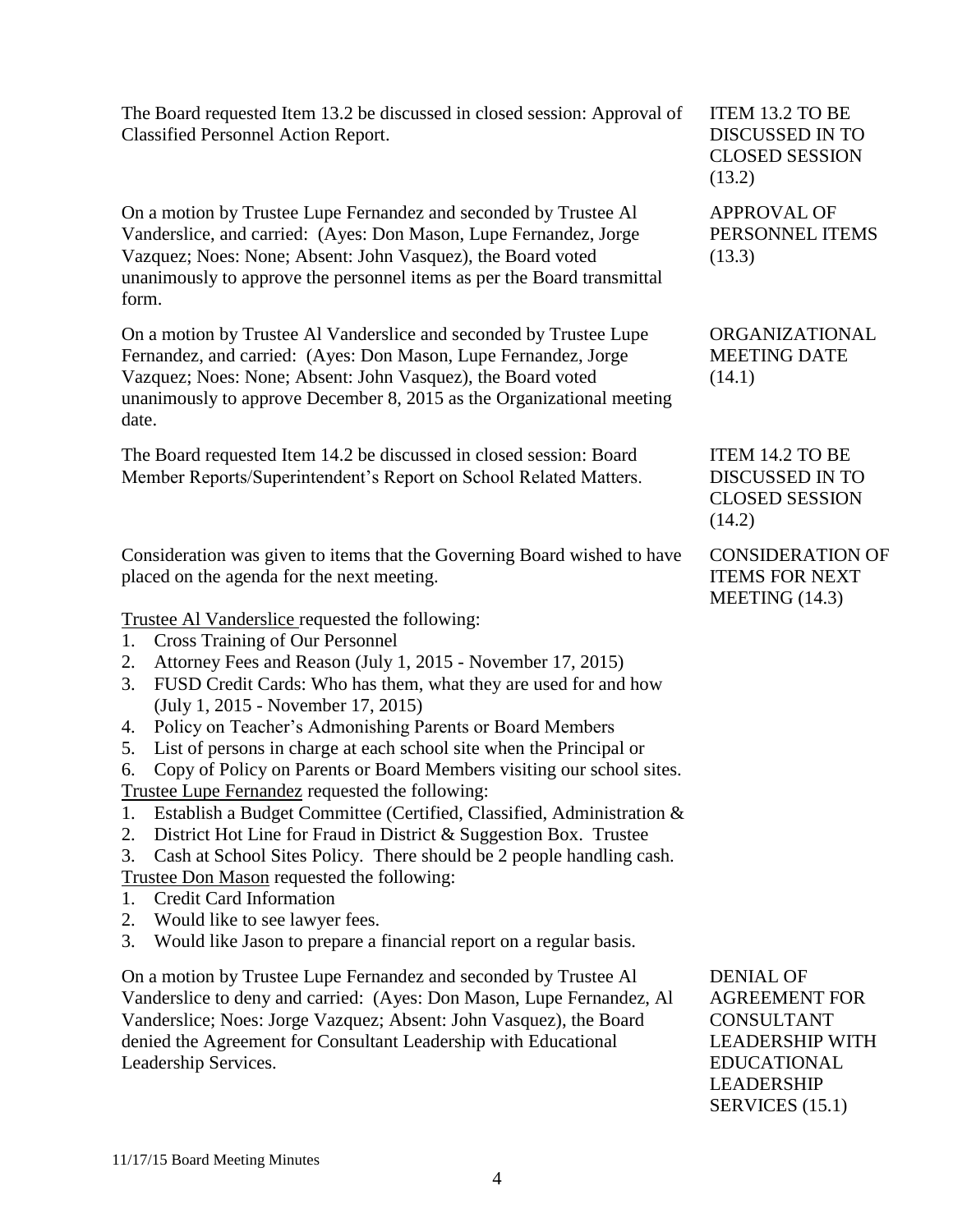On a motion by Trustee Lupe Fernandez and seconded by Trustee Al Vanderslice and carried: (Ayes: Don Mason, Lupe Fernandez, Jorge Vazquez, Al Vanderslice; Noes: None; Absent: John Vasquez), the Board approved the \$1000 donation from Wonderful Giving Company, Los Angeles, CA.

The Board revision Report dies for lack of motion. The Board requested Item 15.3 be returned at the next board meeting.

Jason Kaff began the First Interim Report for the 2015-16 year. Trustee Lupe Fernandez asks if the one-time funding is only for this year. Jason Kaff explains that it is only one-time funding the State is paying mandated funding they have been holding onto for several years. This funding goes into the General Fund. Trustee Jorge Vazquez asks if there a timeline on receiving these funds that were not approved due to dying for lack of motion. Jason Kaff explains that the first allocation would be in December. Jason Kaff recommends that it be approved. At this point, Mr. Kaff stated that the report is incorrect by \$1.3 million. Trustee Fernandez would like to see how we can utilize this money towards negotiations. Trustee Al Vanderslice would like tabs on the board packets. He asked about the positive certification. Jason Kaff says it is not correct because of the \$1.3 million. The Yes/No in the report are populated automatically because 15.4 is tied to--15.3 approved, Trustee Don Mason suggested Jason Kaff return this item to the next meeting after the board approves the \$1.3 million. Trustee Lupe Fernandez asked why were these items split. Superintendent Lariviere explains that because of 15.3 dying for lack of motion, we are unable to proceed with items 15.4 and 15.5. The Board requested Item 15.4 be bought back to the next board meeting.

The Board requested Item 15.5 be tabled to the next board meeting. ITEM 15.5 TABLED

Raymond Navarro, Director of MOT & Facilities, reported to the Board regarding video surveillance cameras at Hester and Snowden Schools. Mr. Navarro mentioned that the has been unsuccessful in securing vendors or receiving proposals. Trustee Jorge Vazquez asked if we're bringing this item back at the next meeting. Raymond Navarro says he can but once you reach \$125,000 it must go to bid. Trustee Al Vanderslice states that if you can't get bids, you can't get bids. Trustee Jorge Vazquez says there should be plenty of competitors out there. Raymond Navarro says he will find some. Trustee Don Mason asked if more information will be provided at the next meeting. Raymond Navarro said he would.

APPROVAL OF \$1000 DONATION FROM WONDERFUL GIVING COMPANY (15.2)

BOARD REVISION REPORT DIES FOR LACK OF MOTION (15.3)

ITEM 15.4 TABLED TO THE NEXT BOARD MEETING - PRESENTATION OF FIRST INTERIM REPORT TABLED (15.4)

TO THE NEXT BOARD MEETING - FIRST INTERIM REPORT APPROVAL  $(15.5)$ 

VIDEO SURVEILLANCE CAMERAS AT HESTER & SNOWDEN DISCUSSED (16.1)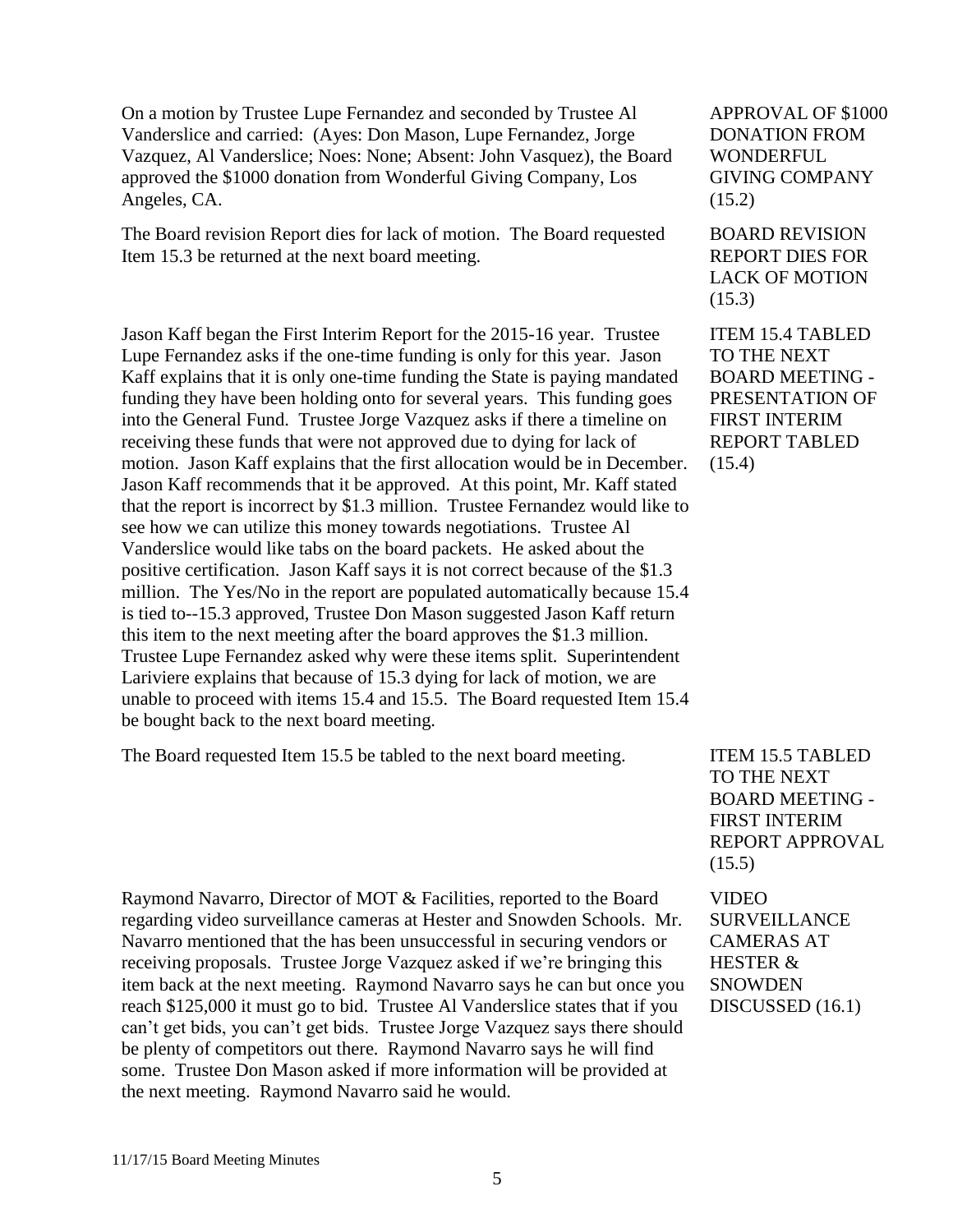Future regular board meetings will be held on December 8, 2015 and January 12, 2016 (TBD). Superintendent Lariviere explains that a TBD was listed because we normally put two dates but since they are not established at the December 8, 2015 meeting we will have a list of the dates for the following year. Trustee Lupe Fernandez asked if we can have a special meeting to approve items 15.3, 15.4 & 15.5. Superintendent Lariviere says that is up to the Board. Trustee Lupe Fernandez says they will discuss in closed session.

The Board adjourned to closed session at 8:25 p.m. to discuss

Recommended Expulsion - Student ID 2796) (Ed Code Section 48900, et. Seq.); Public Employee: Discipline/Dismissal/Releas e (Gov. Code § 54957); Conference with Labor Negotiator (G.C. 54957.6) Agency Designated Representatives: FUSD, Superintendent Lariviere Employee Organization: California School Employees Association (CSEA); Conference with Legal Counsel-Anticipated Litigation: Significant exposure to litigation pursuant to subdivision (d) (2) of Section 54956.9

(1 case); Public Performance Evaluation: Evaluation of superintendent Initial Meeting with Board/Superintendent Consultant Agreement. Superintendent Lariviere explained that Public Performance Evaluation: Evaluation of Superintendent Initial Meeting with Board/Superintendent Consultant Agreement was not an approved one, therefore; cannot be discussed in closed session.

At 9:58 p.m., Rachel Mano, Secretary, announced the Board would be extending the Board meeting beyond 10:00 p.m.

| The Board returned to open session at 10:25 p.m.                         | <b>OPEN SESSION</b>                                          |
|--------------------------------------------------------------------------|--------------------------------------------------------------|
| Item 13.1 dies for lack of motion: Certificated Personnel Action Report. | <b>ITEM 13.1 DIES FOR</b><br><b>LACK OF MOTION</b><br>(13.1) |
| Item 13.2 dies for lack of motion: Classified Personnel Action Report.   | <b>ITEM 13.2 DIES FOR</b><br><b>LACK OF MOTION</b>           |

FUTURE MEETING DATES (17.1)

## CLOSED SESSION (20.0)

(13.2)